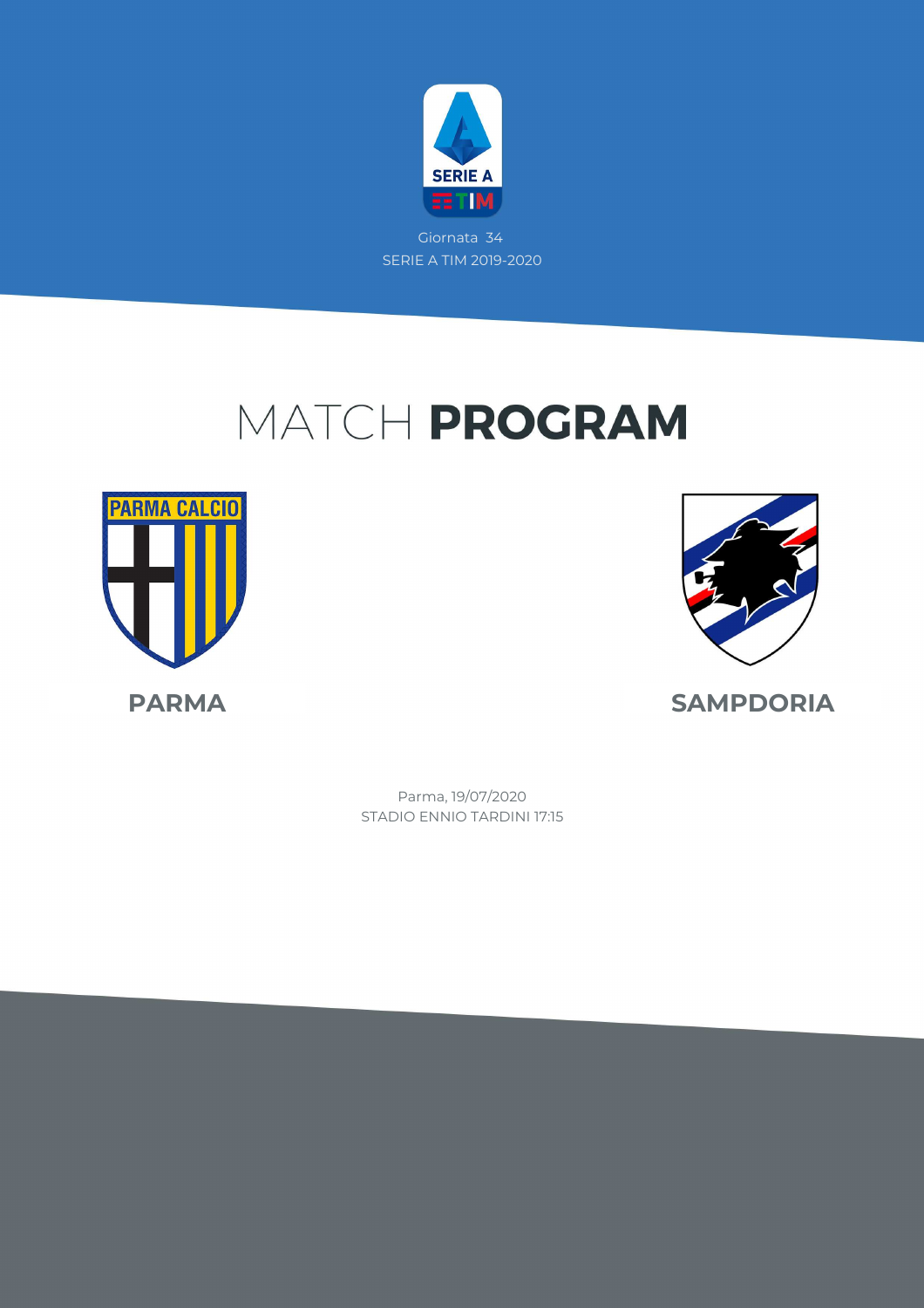



### **PARMA vs SAMPDORIA** Parma, 19/07/2020





## **RISULTATI STAGIONALI**

| <b>TOTALI</b>         | PTI        | <b>GIOC</b> | <b>VINTE</b> | <b>NULLE</b>          | <b>PERSE</b> | <b>GF</b> | GS        | <b>DIFF.RETI</b>            |
|-----------------------|------------|-------------|--------------|-----------------------|--------------|-----------|-----------|-----------------------------|
| <b>PARMA</b>          | 40         | 33          | 11           | 7                     | 15           | 45        | 47        | $-2$                        |
| <b>SAMPDORIA</b>      | 38         | 33          | 11           | 6                     | 17           | 42        | 54        | $-12$                       |
| <b>CASA/TRASFERTA</b> | <b>PTI</b> | <b>GIOC</b> | <b>VINTE</b> | <b>NULLE</b>          | <b>PERSE</b> | GF        | <b>GS</b> | <b>MEDIA</b><br><b>GOAL</b> |
| <b>PARMA</b>          | 20         | 16          | 6            | $\mathbf{2}^{\prime}$ | 8            | 21        | 18        | 1.3                         |
| <b>SAMPDORIA</b>      | 16         | 16          | 6            |                       | 10           | 19        | 30        | 1.2                         |

### **ULTIMI PRECEDENTI**

| 2019-2015^G    | <b>SAMPDORIA</b>                                                     | <b>PARMA</b>                                                                                                            |         |
|----------------|----------------------------------------------------------------------|-------------------------------------------------------------------------------------------------------------------------|---------|
| 08/12/2019     |                                                                      | 21'(1 <sup>°</sup> T) J. KUCKA                                                                                          | $O-1$   |
| 2018-19 35 A G | <b>PARMA</b>                                                         | <b>SAMPDORIA</b>                                                                                                        |         |
| 05/05/2019     | 2'(1°T) M. GAZZOLA, 22'(2°T) J. KUCKA, 26'(2°T) A.<br><b>BASTONI</b> | 28'(1 <sup>°</sup> T) F. QUAGLIARELLA, 38'(1 <sup>°</sup> T) G. DEFREL, 16'(2 <sup>°</sup> T)<br><b>F. OUAGLIARELLA</b> | 3-3     |
| 2018-19 16 \ G | <b>SAMPDORIA</b>                                                     | <b>PARMA</b>                                                                                                            |         |
| 16/12/2018     | 21'(2°T) G. CAPRARI, 24'(2°T) F. QUAGLIARELLA                        |                                                                                                                         | $2 - 0$ |
| 2014-15 38 \ G | <b>SAMPDORIA</b>                                                     | <b>PARMA</b>                                                                                                            |         |
| 31/05/2015     | 8'(2°T) A. ROMAGNOLI, 34'(2°T) L. DE SILVESTRI                       | 30'(2°T) R. PALLADINO, 43'(2°T) S. VARELA                                                                               | $2 - 2$ |
| 2014-15 19 A G | <b>PARMA</b>                                                         | <b>SAMPDORIA</b>                                                                                                        |         |
| 18/01/2015     |                                                                      | 9'(2°T) G. BERGESSIO, 25'(2°T) R. SORIANO                                                                               | $0 - 2$ |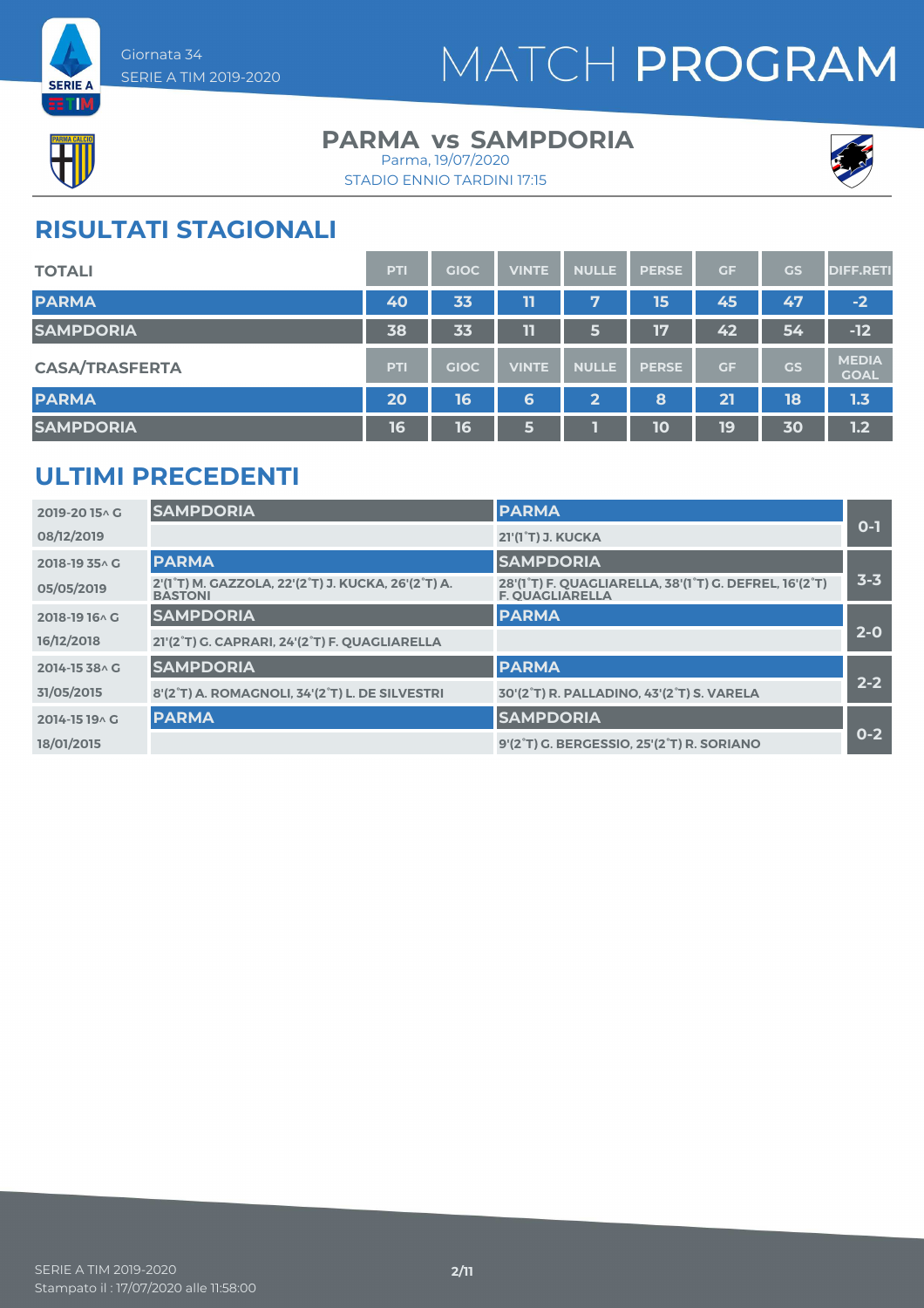

#### **PARMA vs SAMPDORIA** Parma, 19/07/2020





## **ROSA DELLE SQUADRE**

| <b>PARMA</b>                      | <b>PRES. A</b> | <b>GOL A</b>            | <b>GOL 2019-20</b> | <b>PRES. 2019-20</b> | MIN. 2019-20 |
|-----------------------------------|----------------|-------------------------|--------------------|----------------------|--------------|
| <b>PORTIERI</b>                   |                |                         |                    |                      |              |
| 1 LUIGI SEPE                      | 99             | 139                     | 43                 | 29                   | 2814         |
| <b>34 SIMONE COLOMBI</b>          | 9              | 14                      | 4                  | 4                    | 390          |
| <b>40 EDOARDO CORVI</b>           | $\mathbf 0$    | $\mathbf 0$             | $\mathbf 0$        | $\mathbf 0$          | $\mathbf 0$  |
| <b>92 IONUT RADU</b>              | 51             | 81                      | 35                 | 17                   | 1634         |
| <b>DIFENSORI</b>                  |                |                         |                    |                      |              |
| 2 SIMONE IACOPONI                 | 71             | $\overline{\mathbf{2}}$ | $\overline{2}$     | 32                   | 3085         |
| 3 KASTRIOT DERMAKU                | 11             | $\mathbf 0$             | $\mathbf 0$        | 11                   | 752          |
| 5 VASCO REGINI                    | 129            | $\mathbf 0$             | $\mathbf 0$        | 4                    | 206          |
| <b>16 VINCENT LAURINI</b>         | 113            | L                       | $\Omega$           | 12                   | 722          |
| <b>22 BRUNO ALVES</b>             | 98             | 5                       | $\mathbf 0$        | 29                   | 2624         |
| <b>28 RICCARDO GAGLIOLO</b>       | 94             | 4                       | 3                  | 29                   | 2529         |
| <b>36 MATTEO DARMIAN</b>          | 144            | $\overline{\mathbf{2}}$ | $\mathbf 0$        | 29                   | 2503         |
| <b>41 BOTOND BALOGH</b>           | $\Omega$       | $\Omega$                | $\Omega$           | $\Omega$             | $\Omega$     |
| 97 GIUSEPPE PEZZELLA              | 62             | $\mathbf 0$             | $\mathbf 0$        | 19                   | 915          |
| <b>CENTROCAMPISTI</b>             |                |                         |                    |                      |              |
| 8 ALBERTO GRASSI                  | 84             | 5                       | L                  | 15                   | 643          |
| 10 HERNANI                        | 30             | $\mathbf 0$             | $\mathbf 0$        | 30                   | 2469         |
| <b>15 GASTON BRUGMAN</b>          | 62             | I.                      | $\mathbf 0$        | 21                   | 1361         |
| 17 ANTONINO BARILLA'              | 90             | 5                       | $\mathbf{I}$       | 21                   | 1465         |
| <b>19 JASMIN KURTIC</b>           | 250            | 25                      | 4                  | 31                   | 2865         |
| 21 MATTEO SCOZZARELLA             | 41             | $\mathbf{O}$            | $\mathbf 0$        | 16                   | 989          |
| 23 DRISSA CAMARA                  | $\Omega$       | $\Omega$                | $\mathbf 0$        | $\Omega$             | $\mathbf 0$  |
| <b>33 JURAJ KUCKA</b>             | 223            | 23                      | 6                  | 24                   | 1913         |
| <b>39 REDI KASA</b>               | $\mathbf 0$    | $\mathbf 0$             | $\mathbf 0$        | $\mathbf 0$          | $\mathbf 0$  |
| <b>44 DEJAN KULUSEVSKI</b>        | 34             | 7                       | 7                  | 31                   | 2726         |
| <b>ATTACCANTI</b>                 |                |                         |                    |                      |              |
| <b>7 YANN KARAMOH</b>             | 28             | $\overline{2}$          | I.                 | 11                   | 527          |
| <b>9 ROBERTO INGLESE</b>          | 132            | 37                      | 3                  | 13                   | 705          |
| <b>11 ANDREAS CORNELIUS</b>       | 48             | 14                      | 11                 | 25                   | 1563         |
| <b>20 GIANLUCA CAPRARI</b>        | 143            | 25                      | $\overline{3}$     | 25                   | 976          |
| <b>26 LUCA SILIGARDI</b>          | 102            | 8                       | $\mathbf 0$        | 7                    | 214          |
| 27 GERVINHO                       | 127            | 34                      | 6                  | 26                   | 2152         |
| <b>38 GABRIELE ARTISTICO</b>      | $\mathbf 0$    | $\mathbf 0$             | $\mathbf 0$        | $\mathbf 0$          | 0            |
| <b>42 PATRICIO ALEXIS GOGLINO</b> | $\Omega$       | $\mathbf 0$             | $\Omega$           | $\mathbf 0$          | $\mathbf 0$  |
| <b>88 ANDREA ADORANTE</b>         | $\mathbf 0$    | $\mathbf 0$             | $\mathbf 0$        | $\mathbf 0$          | $\mathbf 0$  |
| 93 MATTIA SPROCATI                | 35             | $\overline{2}$          | T.                 | 19                   | 655          |
| <b>STAFF TECNICO</b>              |                |                         |                    |                      |              |
|                                   |                |                         |                    |                      |              |

**Allenatore ROBERTO D'AVERSA**

**Diffidato Squalificato**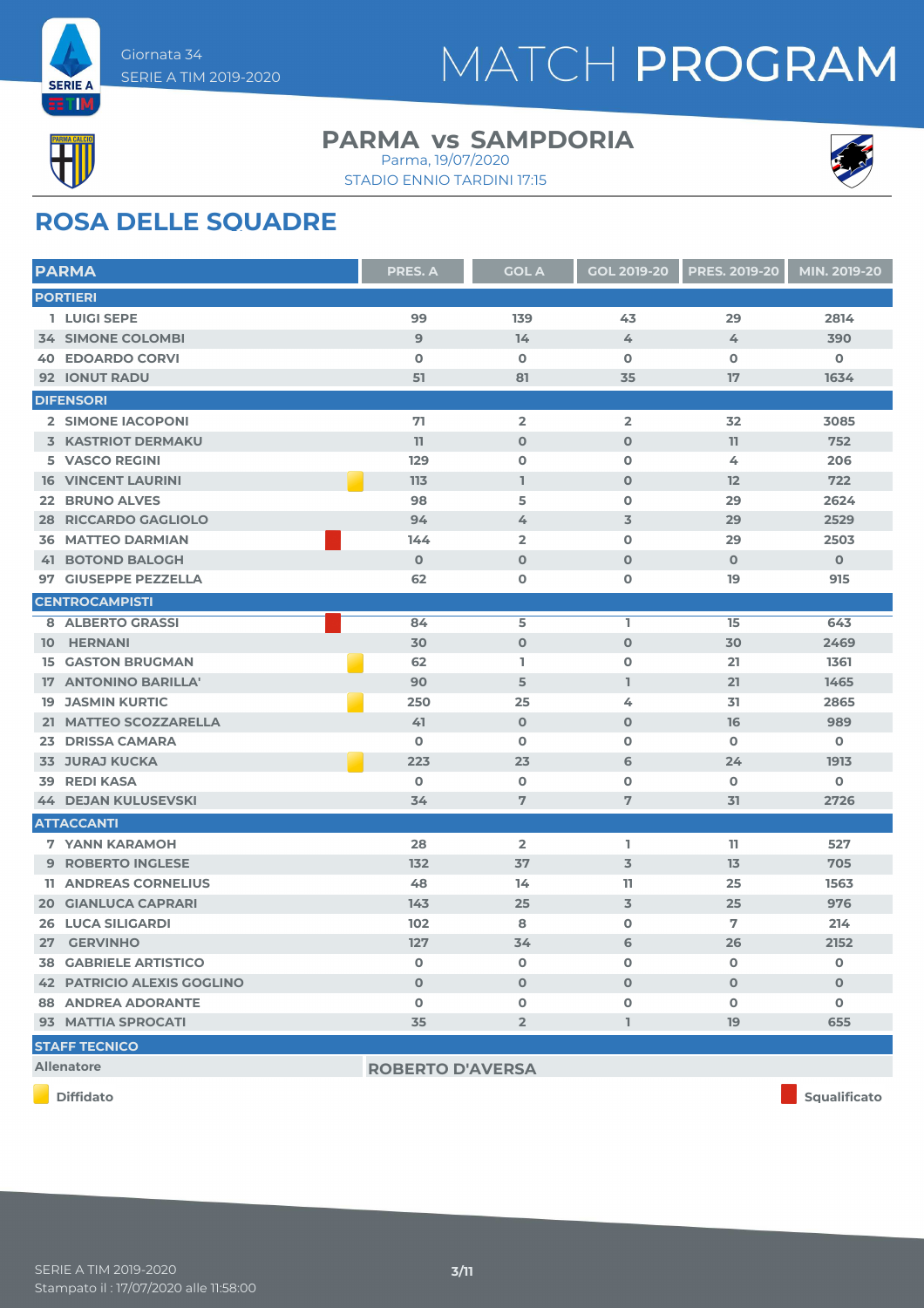



#### **PARMA vs SAMPDORIA** Parma, 19/07/2020

STADIO ENNIO TARDINI 17:15



|    | <b>SAMPDORIA</b>               | PRES. A        | <b>GOL A</b>   | <b>GOL 2019-20</b> | <b>PRES. 2019-20</b> | MIN. 2019-20 |
|----|--------------------------------|----------------|----------------|--------------------|----------------------|--------------|
|    | <b>PORTIERI</b>                |                |                |                    |                      |              |
|    | 1 EMIL AUDERO                  | 70             | 106            | 54                 | 33                   | 3188         |
|    | <b>22 ANDREA SECULIN</b>       | $\mathbf{9}$   | 18             | $\mathbf 0$        | $\Omega$             | $\mathbf 0$  |
|    | <b>28 MATTEO RASPA</b>         | $\Omega$       | $\mathbf 0$    | $\Omega$           | $\Omega$             | $\mathbf 0$  |
|    | <b>30 WLADIMIRO FALCONE</b>    | $\mathbf{O}$   | $\mathbf{O}$   | $\mathbf 0$        | $\mathbf{O}$         | $\mathbf 0$  |
|    | <b>35 LORENZO AVOGADRI</b>     | $\mathbf 0$    | $\mathbf 0$    | 0                  | 0                    | $\mathbf 0$  |
|    | <b>DIFENSORI</b>               |                |                |                    |                      |              |
|    | <b>3 TOMMASO AUGELLO</b>       | 13             | $\mathbf 0$    | $\mathbf 0$        | 13                   | 834          |
|    | <b>5 JULIAN CHABOT</b>         | 6              | $\mathbf 0$    | $\mathbf{O}$       | 6                    | 490          |
|    | <b>15 OMAR COLLEY</b>          | 49             | $\Omega$       | $\mathbf{O}$       | 28                   | 2705         |
|    | 21 LORENZO TONELLI             | 87             | 11             | $\mathbf{O}$       | 7                    | 632          |
|    | <b>24 BARTOSZ BERESZYNSKI</b>  | 96             | $\mathbf 0$    | $\mathbf 0$        | 25                   | 2264         |
|    | <b>25 ALEX FERRARI</b>         | 65             | L              | $\mathbf 0$        | 12                   | 1088         |
|    | <b>29 NICOLA MURRU</b>         | 152            | $\Omega$       | $\Omega$           | 27                   | 2331         |
| 33 | <b>KAIQUE ROCHA</b>            | $\mathbf 0$    | $\mathbf{O}$   | $\mathbf 0$        | $\mathbf{O}$         | $\mathbf{O}$ |
|    | <b>34 MAYA YOSHIDA</b>         | 9              | $\mathbf 0$    | $\mathbf o$        | 9                    | 789          |
|    | <b>CENTROCAMPISTI</b>          |                |                |                    |                      |              |
|    | <b>4 RONALDO VIEIRA</b>        | 38             | $\mathbf 0$    | 0                  | 24                   | 1741         |
|    | <b>6 ALBIN EKDAL</b>           | 230            | 10             | $\Omega$           | 30                   | 2421         |
|    | <b>7 KAROL LINETTY</b>         | 120            | 11             | 4                  | 24                   | 1872         |
|    | <b>11 GASTON RAMIREZ</b>       | 144            | 26             | 7                  | 22                   | 1287         |
|    | <b>12 FABIO DEPAOLI</b>        | 82             | $\mathbf 0$    | $\mathbf 0$        | 24                   | 1682         |
|    | <b>14 JAKUB JANKTO</b>         | 115            | 11             | $\overline{2}$     | 25                   | 1833         |
|    | <b>16 KRISTOFFER ASKILDSEN</b> | $\overline{2}$ | $\Omega$       | $\Omega$           | $\overline{2}$       | 48           |
|    | <b>18 MORTEN THORSBY</b>       | 20             | I.             | $\mathbf{I}$       | 20                   | 1731         |
|    | <b>20 GONZALO MARONI</b>       | L              | $\mathbf 0$    | $\mathbf 0$        | T.                   | 31           |
|    | 91 ANDREA BERTOLACCI           | 210            | 21             | $\mathbf 0$        | 10                   | 475          |
|    | <b>ATTACCANTI</b>              |                |                |                    |                      |              |
|    | 9 FEDERICO BONAZZOLI           | 38             | 5              | 5                  | 17                   | 692          |
|    | 17 ANTONINO LA GUMINA          | 31             | $\overline{2}$ | $\overline{0}$     | 5                    | 203          |
|    | 23 MANOLO GABBIADINI           | 204            | 52             | 10                 | 28                   | 1959         |
|    | <b>26 MEHDI LERIS</b>          | 39             | $\mathbf{O}$   | $\mathbf 0$        | 12                   | 372          |
|    | 27 FABIO QUAGLIARELLA          | 462            | 163            | 10                 | 23                   | 2019         |
|    | <b>32 FELICE D'AMICO</b>       | $\overline{2}$ | $\mathbf{O}$   | $\mathbf 0$        | $\overline{2}$       | 10           |

**STAFF TECNICO**

**Allenatore CLAUDIO RANIERI**

**Diffidato**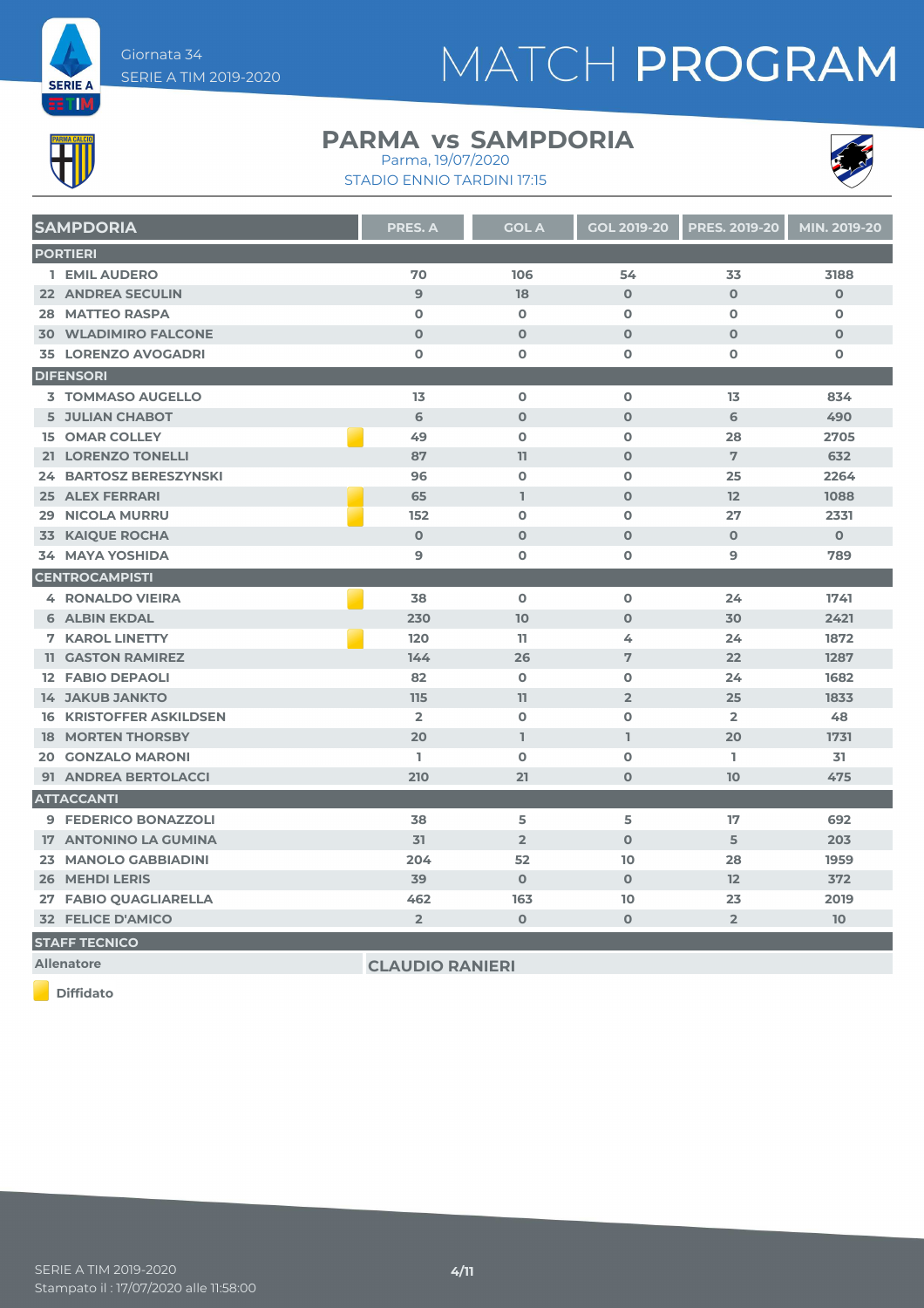



### **PARMA vs SAMPDORIA**

STADIO ENNIO TARDINI 17:15 Parma, 19/07/2020



## **RENDIMENTO RECENTE**

| <b>PARMA</b>        |                                                                                                                         |                                                                  |         |
|---------------------|-------------------------------------------------------------------------------------------------------------------------|------------------------------------------------------------------|---------|
| <b>33^ GIORNATA</b> | <b>MILAN</b>                                                                                                            | <b>PARMA</b>                                                     |         |
| 15/07/2020          | 10'(2°T) F. KESSIE, 14'(2°T) A. ROMAGNOLI, 32'(2°T) H.<br><b>CALHANOGLU</b>                                             | <b>44'(1°T) J. KURTIC</b>                                        | $3-1$   |
| <b>32^ GIORNATA</b> | <b>PARMA</b>                                                                                                            | <b>BOLOGNA</b>                                                   |         |
| 12/07/2020          | 48'(2°T) J. KURTIC, 50'(2°T) R. INGLESE                                                                                 | 3'(1 <sup>°</sup> T) L. DANILO, 16'(1 <sup>°</sup> T) R. SORIANO | $2 - 2$ |
| <b>31^ GIORNATA</b> | <b>ROMA</b>                                                                                                             | <b>PARMA</b>                                                     |         |
| 08/07/2020          | 43'(1°T) H. MKHITARYAN, 12'(2°T) J. VERETOUT                                                                            | 9'(1°T) J. KUCKA                                                 | $2 - 1$ |
| <b>30^ GIORNATA</b> | <b>PARMA</b>                                                                                                            | <b>FIORENTINA</b>                                                |         |
| 05/07/2020          | 4'(2°T) J. KUCKA                                                                                                        | 19'(1°T) E. PULGAR, 31'(1°T) E. PULGAR                           | $1-2$   |
| 29^ GIORNATA        | <b>HELLAS VERONA</b>                                                                                                    | <b>PARMA</b>                                                     |         |
| 01/07/2020          | 47'(1°T) S. DI CARMINE, 9'(2°T) M. ZACCAGNI, 36'(2°T) M. 14'(1°T) D. KULUSEVSKI, 19'(2°T) R. GAGLIOLO<br><b>PESSINA</b> |                                                                  | $3 - 2$ |

#### **SAMPDORIA**

| <b>33^ GIORNATA</b> | <b>SAMPDORIA</b>                                                             | <b>CAGLIARI</b>                                                            |         |
|---------------------|------------------------------------------------------------------------------|----------------------------------------------------------------------------|---------|
| 15/07/2020          | 8'(1°T) M. GABBIADINI, 40'(1°T) F. BONAZZOLI, 8'(2°T) F.<br><b>BONAZZOLI</b> |                                                                            | $3-0$   |
| <b>32^ GIORNATA</b> | <b>UDINESE</b>                                                               | <b>SAMPDORIA</b>                                                           |         |
| 12/07/2020          | 37'(1°T) K. LASAGNA                                                          | 46'(1°T) F. QUAGLIARELLA, 39'(2°T) F. BONAZZOLI,<br>49'(2°T) M. GABBIADINI | $1 - 3$ |
| <b>31^ GIORNATA</b> | <b>ATALANTA</b>                                                              | <b>SAMPDORIA</b>                                                           |         |
| 08/07/2020          | 30'(2°T) R. TOLOI, 40'(2°T) L. MURIEL                                        |                                                                            | $2 - 0$ |
| <b>30^ GIORNATA</b> | <b>SAMPDORIA</b>                                                             | <b>SPAL</b>                                                                |         |
| 05/07/2020          | 12'(1°T) K. LINETTY, 45'(1°T) M. GABBIADINI, 47'(1°T) K.<br><b>LINETTY</b>   |                                                                            | $3-0$   |
| <b>29^ GIORNATA</b> | <b>LECCE</b>                                                                 | <b>SAMPDORIA</b>                                                           |         |
| 01/07/2020          | 5'(2°T) M. MANCOSU                                                           | 40'(1 <sup>°</sup> T) G. RAMIREZ, 30'(2 <sup>°</sup> T) G. RAMIREZ         | $1-2$   |

| <b>CONFRONTO SQUADRE (Valori medi)</b> | <b>PARMA</b> | <b>SAMPDORIA</b> |
|----------------------------------------|--------------|------------------|
| <b>Goal Fatti</b>                      | 1.36         | 1.27             |
| <b>Goal Subiti</b>                     | 1.42         | 1.64             |
| <b>Tiri totali</b>                     | 9.21         | 9.85             |
| <b>Tiri in porta</b>                   | 4.58         | 5.3              |
| <b>Assist</b>                          | 0.97         | 0.61             |
| Azioni di attacco                      | 43.03        | 46.03            |
| Passaggi riusciti                      | 301.3        | 298.3            |
| Passaggi riusciti %                    | 79%          | 76%              |
| <b>Falli Fatti</b>                     | 13.97        | 15.24            |
| <b>Falli Subiti</b>                    | 12.48        | 12.33            |
| <b>Baricentro</b>                      | 48.04m       | 50.52m           |
| <b>Passaggi Chiave</b>                 | 2.55         | 2.82             |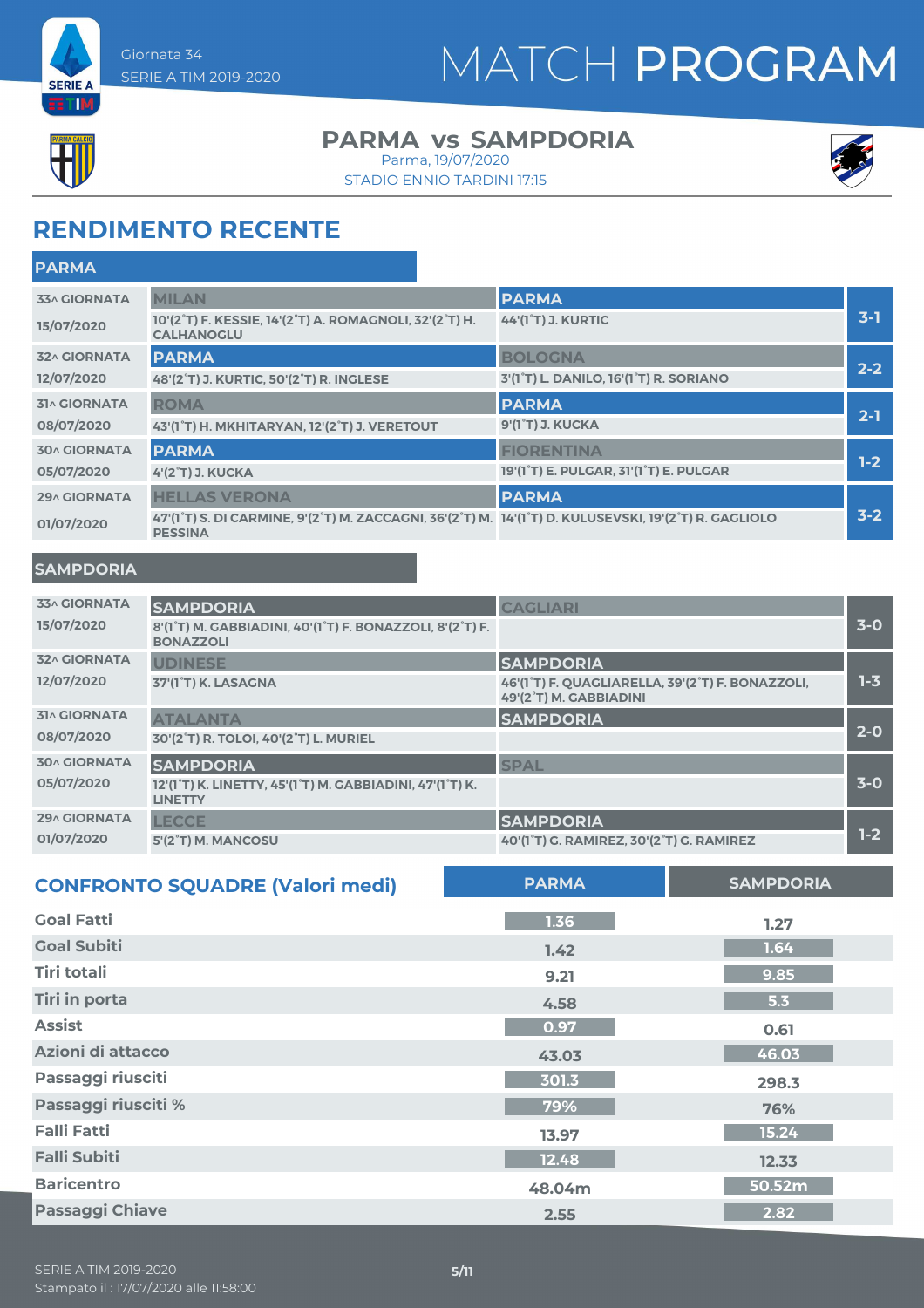

**SERIE** 

## MATCH PROGRAM

#### **PARMA vs SAMPDORIA** Parma, 19/07/2020

STADIO ENNIO TARDINI 17:15



### **RENDIMENTO ATLETICO \***

| <b>PARMA</b>           | Pres. (Min.)      | Media (km) | Media<br>Sprint (Km) | <b>SAMPDORIA</b>     | Pres. (Min.) | <u>Media (km)</u> | Media<br>Sprint (Km) |
|------------------------|-------------------|------------|----------------------|----------------------|--------------|-------------------|----------------------|
| 44 D. KULUSEVSKI       | 31 (2726')        | 11.665     | 1.225                | <b>18</b> M. THORSBY | 20 (1731')   | 11.606            | 0.957                |
| <b>19</b> J. KURTIC    | 15 (1342')        | 11.08      | 0.929                | <b>6</b> A. EKDAL    | 30 (2421')   | 10.906            | 0.67                 |
| <b>33</b> J. KUCKA     | 24 (1913')        | 10.442     | 0.83                 | 4 R. VIEIRA          | 24 (1741')   | 10.32             | 0.797                |
| <b>10 HERNANI</b>      | 30 (2469') 10.339 |            | 0.916                | 25 A. FERRARI        | 12 (1088')   | 10.263            | 0.631                |
| 36 M. DARMIAN          | 29 (2503') 10.004 |            | 0.707                | 24 B. BERESZYNSKI    | 25 (2264')   | 10.098            | 0.833                |
| <b>22 B. ALVES</b>     | 29 (2624')        | 9.867      | 0.451                | 12 F. DEPAOLI        | 24 (1682')   | 10.063            | 1.118                |
| 2 S. IACOPONI          | 32 (3085')        | 9.794      | 0.492                | 15 O. COLLEY         | 28 (2705')   | 9.95              | 0.615                |
| 28 R. GAGLIOLO         | 29 (2529')        | 9.668      | 0.698                | 29 N. MURRU          | 27 (2331')   | 9.914             | 0.866                |
| 17 A. BARILLA'         | 21 (1465')        | 9.617      | 0.894                | 34 M. YOSHIDA        | 9(789)       | 9.759             | 0.554                |
| <b>11</b> A. CORNELIUS | 25 (1563')        | 9.464      | 0.815                | <b>7</b> K. LINETTY  | 24 (1872')   | 9.696             | 0.818                |
| 15 G. BRUGMAN          | 21(1361)          | 8.947      | 0.62                 | 5J. CHABOT           | 6(490)       | 9.535             | 0.723                |
| 27 GERVINHO            | 26 (2152')        | 8.938      | 0.958                | 14 J. JANKTO         | 25 (1833')   | 9.53              | 0.931                |
| <b>3</b> K. DERMAKU    | 11(752)           | 8.817      | 0.402                | 27 F. QUAGLIARELLA   | 23 (2019')   | 9.523             | 0.658                |
| 21 M. SCOZZARELLA      | 16 (989')         | 8.747      | 0.499                | 21 L. TONELLI        | 7(632)       | 9.52              | 0.639                |
| 16 V. LAURINI          | 12 (722')         | 8.097      | 0.488                | 3 T. AUGELLO         | 13 (834')    | 9.114             | 0.816                |
| 9 R. INGLESE           | 13 (705')         | 8.048      | 0.759                | 11 G. RAMIREZ        | 22 (1287')   | 8.491             | 0.641                |
| 97 G. PEZZELLA         | 18 (829')         | 7.834      | 0.716                | 23 M. GABBIADINI     | 28 (1959')   | 8.474             | 0.651                |
| 8 A. GRASSI            | 15(643)           | 7.317      | 0.695                | 91 A. BERTOLACCI     | 10(475)      | 7.466             | 0.523                |
| 7Y. KARAMOH            | 11(527)           | 7.04       | 0.782                | 17 A. LA GUMINA      | 5(203)       | 7.013             | 0.585                |
| 26 L. SILIGARDI        | 7(214)            | 6.386      | 0.56                 | 9 F. BONAZZOLI       | 17 (692')    | 5.921             | 0.574                |
| 93 M. SPROCATI         | 19 (655')         | 6.115      | 0.604                | <b>26 M. LERIS</b>   | 12(372)      | 4.337             | 0.5                  |
| 20 G. CAPRARI          | 7(243)            | 5.242      | 0.471                | 16 K. ASKILDSEN      | 2(48)        | 3.529             | 0.315                |
| 5 V. REGINI            | 1(18')            | 1.921      | 0.178                | 20 G. MARONI         | 1(31)        | 2.955             | 0.147                |
|                        |                   |            |                      | 32 F. D'AMICO        | $2(10^{1})$  | 0.862             | 0.184                |

**\* Le informazioni riportate sul Rendimento Atletico sono da intendersi riferite al periodo di permanenza nella squadra corrente.**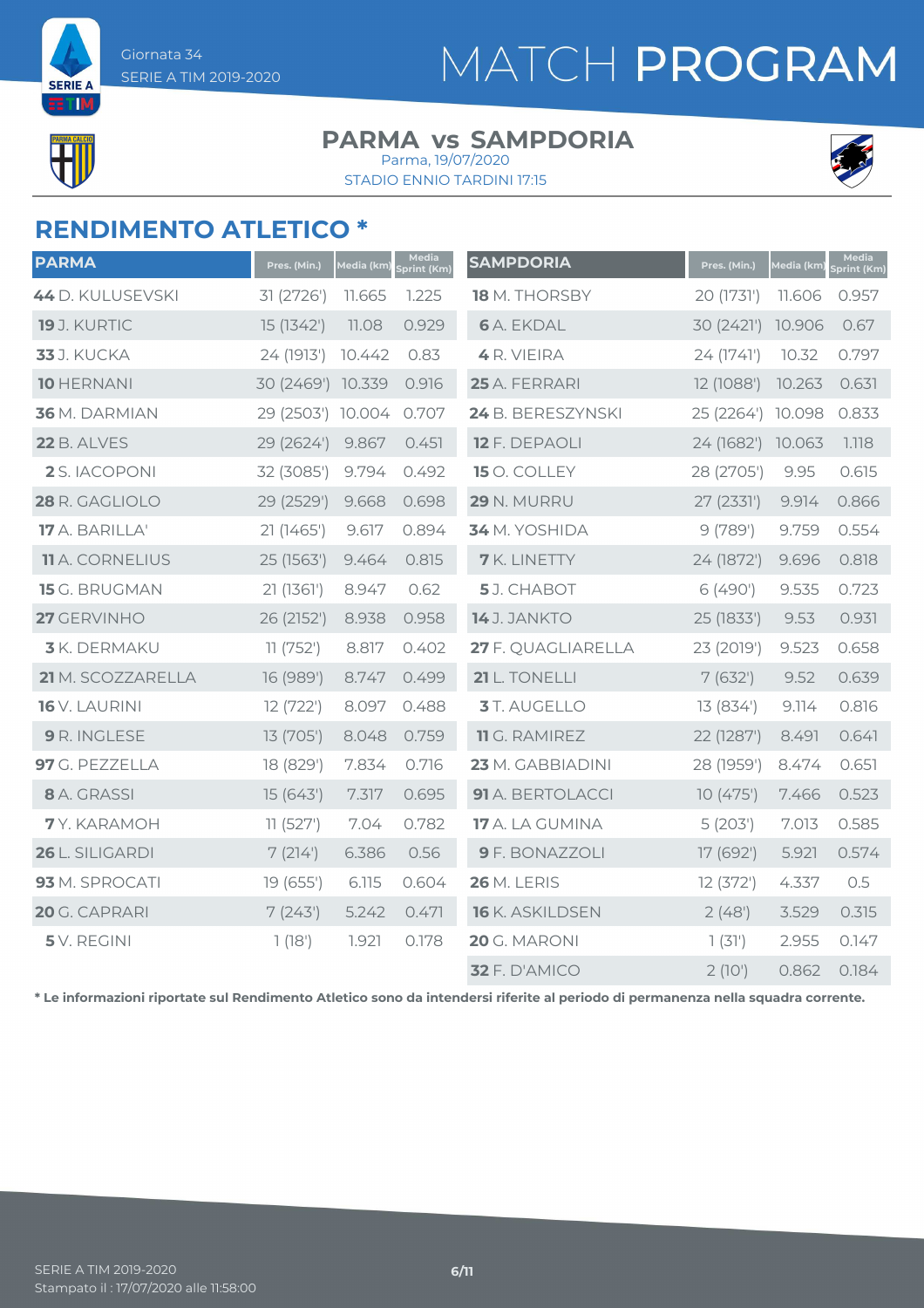**SERIE A ETM** 

#### **PARMA vs SAMPDORIA** Parma, 19/07/2020

STADIO ENNIO TARDINI 17:15



## **GLI INCONTRI DELLA 34 ^ GIORNATA**

| <b>HELLAS VERONA</b> | <b>ATALANTA</b>  | 18/07/2020 17:15 |
|----------------------|------------------|------------------|
| <b>CAGLIARI</b>      | <b>SASSUOLO</b>  | 18/07/2020 19:30 |
| <b>MILAN</b>         | <b>BOLOGNA</b>   | 18/07/2020 21:45 |
| <b>PARMA</b>         | <b>SAMPDORIA</b> | 19/07/2020 17:15 |
| <b>BRESCIA</b>       | <b>SPAL</b>      | 19/07/2020 19:30 |
| <b>FIORENTINA</b>    | <b>TORINO</b>    | 19/07/2020 19:30 |
| <b>GENOA</b>         | <b>LECCE</b>     | 19/07/2020 19:30 |
| <b>NAPOLI</b>        | <b>UDINESE</b>   | 19/07/2020 19:30 |
| <b>ROMA</b>          | <b>INTER</b>     | 19/07/2020 21:45 |
| <b>JUVENTUS</b>      | <b>LAZIO</b>     | 20/07/2020 21:45 |

### **CLASSIFICA SERIE A**

|                      | PTI | <b>GIOC</b> | <b>VINTE</b>   | <b>NULLE</b>     | <b>PERSE</b> | <b>GF</b> | <b>GS</b> | <b>DIFF.RETI</b> |
|----------------------|-----|-------------|----------------|------------------|--------------|-----------|-----------|------------------|
| <b>JUVENTUS</b>      | 77  | 33          | 24             | 5                | 4            | 70        | 35        | $+35$            |
| <b>INTER</b>         | 71  | 33          | 21             | 8                | 4            | 72        | 34        | $+38$            |
| <b>ATALANTA</b>      | 70  | 33          | 21             | $\overline{7}$   | 5            | 93        | 43        | $+50$            |
| <b>LAZIO</b>         | 69  | 33          | 21             | 6                | 6            | 68        | 35        | $+33$            |
| <b>ROMA</b>          | 57  | 33          | 17             | $\mathbf 6$      | 10           | 61        | 44        | $+17$            |
| <b>NAPOLI</b>        | 53  | 33          | 15             | 8                | 10           | 53        | 44        | $+9$             |
| <b>MILAN</b>         | 53  | 33          | 15             | 8                | 10           | 48        | 42        | $+6$             |
| <b>SASSUOLO</b>      | 47  | 33          | 13             | 8                | 12           | 62        | 57        | $+5$             |
| <b>HELLAS VERONA</b> | 44  | 33          | 11             | 11               | 11           | 41        | 41        | $\mathbf 0$      |
| <b>BOLOGNA</b>       | 43  | 33          | 11             | 10               | 12           | 47        | 52        | $-5$             |
| <b>CAGLIARI</b>      | 41  | 33          | 10             | 11               | 12           | 48        | 49        | $-1$             |
| <b>PARMA</b>         | 40  | 33          | 11             | $\overline{7}$   | 15           | 45        | 47        | $-2$             |
| <b>FIORENTINA</b>    | 39  | 33          | 9              | 12               | 12           | 41        | 45        | $-4$             |
| <b>SAMPDORIA</b>     | 38  | 33          | 11             | 5                | 17           | 42        | 54        | $-12$            |
| <b>TORINO</b>        | 37  | 33          | 11             | $\measuredangle$ | 18           | 41        | 60        | $-19$            |
| <b>UDINESE</b>       | 36  | 33          | 9              | $\overline{9}$   | 15           | 31        | 46        | $-15$            |
| <b>GENOA</b>         | 30  | 33          | $\overline{7}$ | $\overline{9}$   | 17           | 40        | 63        | $-23$            |
| <b>LECCE</b>         | 29  | 33          | $\overline{7}$ | 8                | 18           | 41        | 74        | $-33$            |
| <b>BRESCIA</b>       | 21  | 33          | 5              | 6                | 22           | 30        | 70        | $-40$            |
| <b>SPAL</b>          | 19  | 33          | 5              | 4                | 24           | 23        | 62        | $-39$            |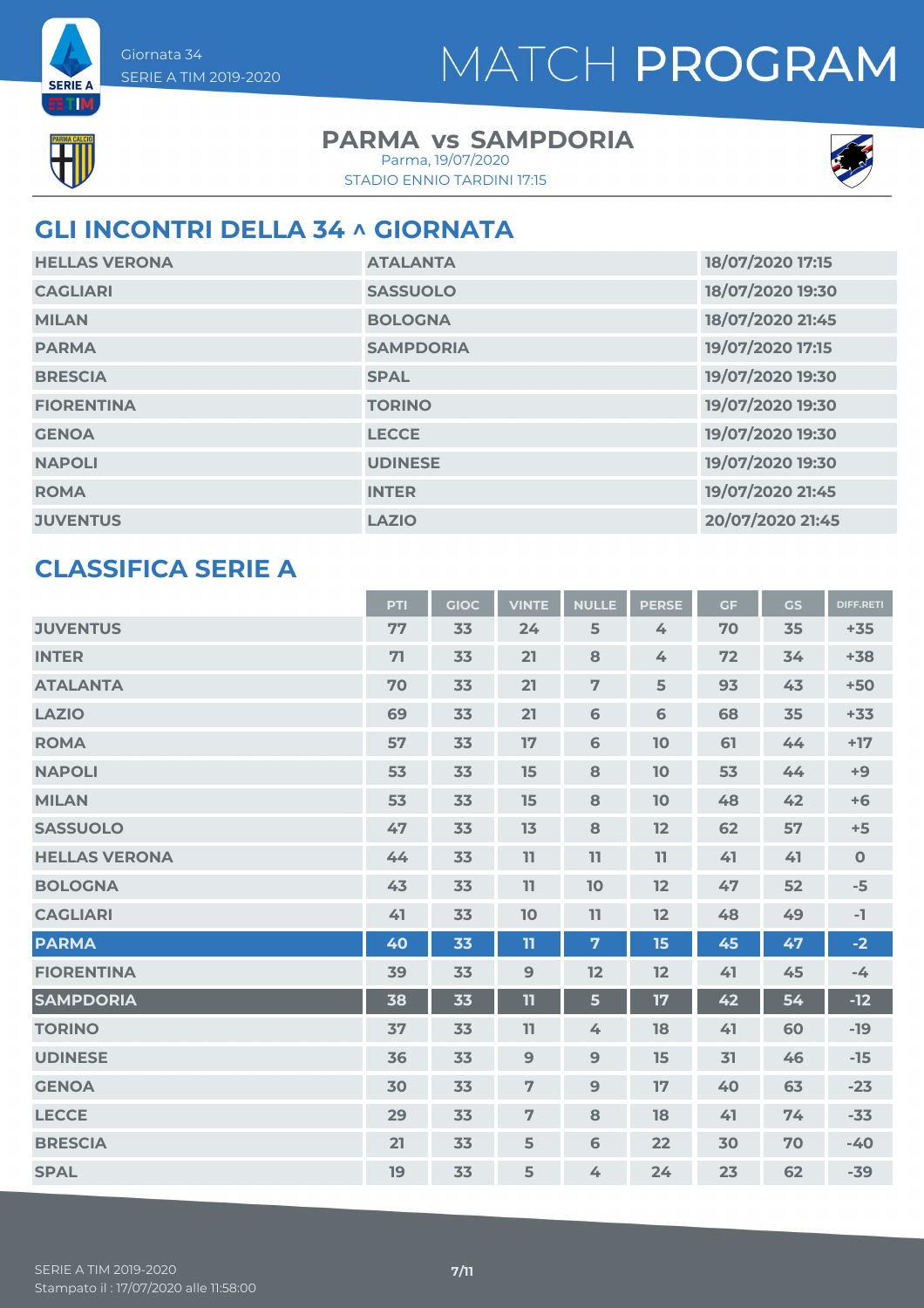

**SERIE A BETTM** 

## MATCH PROGRAM

#### **PARMA vs SAMPDORIA** STADIO ENNIO TARDINI 17:15 Parma, 19/07/2020



## **CLASSIFICA GIOCATORI**

| <b>RANKING MARCATORI</b> | <b>Gol(Rigore)</b> |
|--------------------------|--------------------|
| <b>T</b> C. IMMOBILE     | LAZ 29 (11)        |
| 2 C. RONALDO             | <b>JUV 28 (11)</b> |
| 3 R. LUKAKU              | <b>INT</b> 20(5)   |
| 4 L. MURIEL              | ATA 17 (6)         |
| 4 F. CAPUTO              | SAS 17 (1)         |
| 4 JOAO PEDRO             | CAG 17 (4)         |
| <b>7 D. ZAPATA</b>       | ATA 16 (1)         |
| <b>7</b> A. BELOTTI      | <b>TOR 16 (7)</b>  |
| 9 J. ILICIC              | <b>ATA 15 (0)</b>  |
| 9 E. DZEKO               | <b>ROM 15 (0)</b>  |

### **CLASSIFICA SQUADRE**

| <b>RANKING SQUADRE</b>     | <b>Gol - Media Gol</b> |                       |
|----------------------------|------------------------|-----------------------|
| <b>ATALANTA</b>            | 93                     | 2.82                  |
| <b>INTER</b><br>2          | 72                     | 2.18                  |
| <b>JUVENTUS</b><br>Б       | 70                     | 2.12                  |
| <b>LAZIO</b><br>4          | 68                     | 2.06                  |
| <b>SASSUOLO</b><br>5       | 62                     | 1.88                  |
| <b>ROMA</b><br>6           | 51                     | 1.85                  |
| <b>NAPOLI</b><br>7         | 53                     | 1.61                  |
| <b>CAGLIARI</b><br>8       | 48                     | 1.45                  |
| <b>MILAN</b><br>8          | 48                     | 1.45                  |
| <b>BOLOGNA</b><br>10       | 47                     | 1.42                  |
| <b>PARMA</b><br>m          | 45                     | 1.36                  |
| <b>SAMPDORIA</b>           | 42                     | 1.27                  |
| <b>FIORENTINA</b><br>13    | 41                     | 1.24                  |
| <b>HELLAS VERONA</b><br>13 | 41                     | 1.24                  |
| <b>LECCE</b><br>13         | 41                     | $\overline{1.2}$<br>4 |
| <b>TORINO</b><br>13        | 41                     | 1.24                  |
| <b>GENOA</b><br>17         | 40                     | 1.21                  |
| <b>UDINESE</b><br>18       | 才                      | 0.94                  |
| <b>BRESCIA</b><br>19       | 30                     | 0.91                  |
| 20 SPAL                    | 23                     | 0.7                   |

|                         | <b>RANKING SQUADRE</b> | <u> Tot Tiri - In Porta - Fuori</u> |         |             |            |
|-------------------------|------------------------|-------------------------------------|---------|-------------|------------|
|                         | <b>ATALANTA</b>        |                                     |         | 476 287 189 |            |
| $\overline{\mathbf{2}}$ | <b>NAPOLI</b>          |                                     |         | 450 245 205 |            |
| $\overline{\mathbf{3}}$ | <b>ROMA</b>            |                                     |         | 410 230 180 |            |
| 4                       | <b>JUVENTUS</b>        |                                     |         | 404 232     | <b>172</b> |
| 5                       | <b>INTER</b>           |                                     |         | 403 247 156 |            |
| 6                       | <b>LAZIO</b>           |                                     |         | 395 224     | <b>171</b> |
| 7                       | <b>MILAN</b>           |                                     |         | 373 198     | <b>175</b> |
| 8                       | <b>BOLOGNA</b>         |                                     |         | 356 189 167 |            |
| 9                       | <b>FIORENTINA</b>      |                                     |         | 338 185     | 153        |
| 10                      | <b>SASSUOLO</b>        |                                     |         | 332 200     | 132        |
|                         | <b>SAMPDORIA</b>       |                                     |         | 325 175 150 |            |
| 12                      | <b>CAGLIARI</b>        |                                     |         | 306 157 149 |            |
| 13                      | <b>LECCE</b>           |                                     |         | 305 160 145 |            |
| 14                      | <b>PARMA</b>           |                                     |         | 304 151     | 153        |
| 15                      | <b>UDINESE</b>         |                                     |         | 295 149     | 146        |
| 16                      | <b>HELLAS VERONA</b>   |                                     | 282 170 |             | <b>112</b> |
| 17                      | <b>GENOA</b>           |                                     | 280 161 |             | <b>119</b> |
| 17                      | <b>SPAL</b>            |                                     |         | 280 119     | 161        |
| 19                      | <b>TORINO</b>          |                                     | 266 148 |             | <b>118</b> |
|                         | <b>20 BRESCIA</b>      |                                     |         | 245 137     | 108        |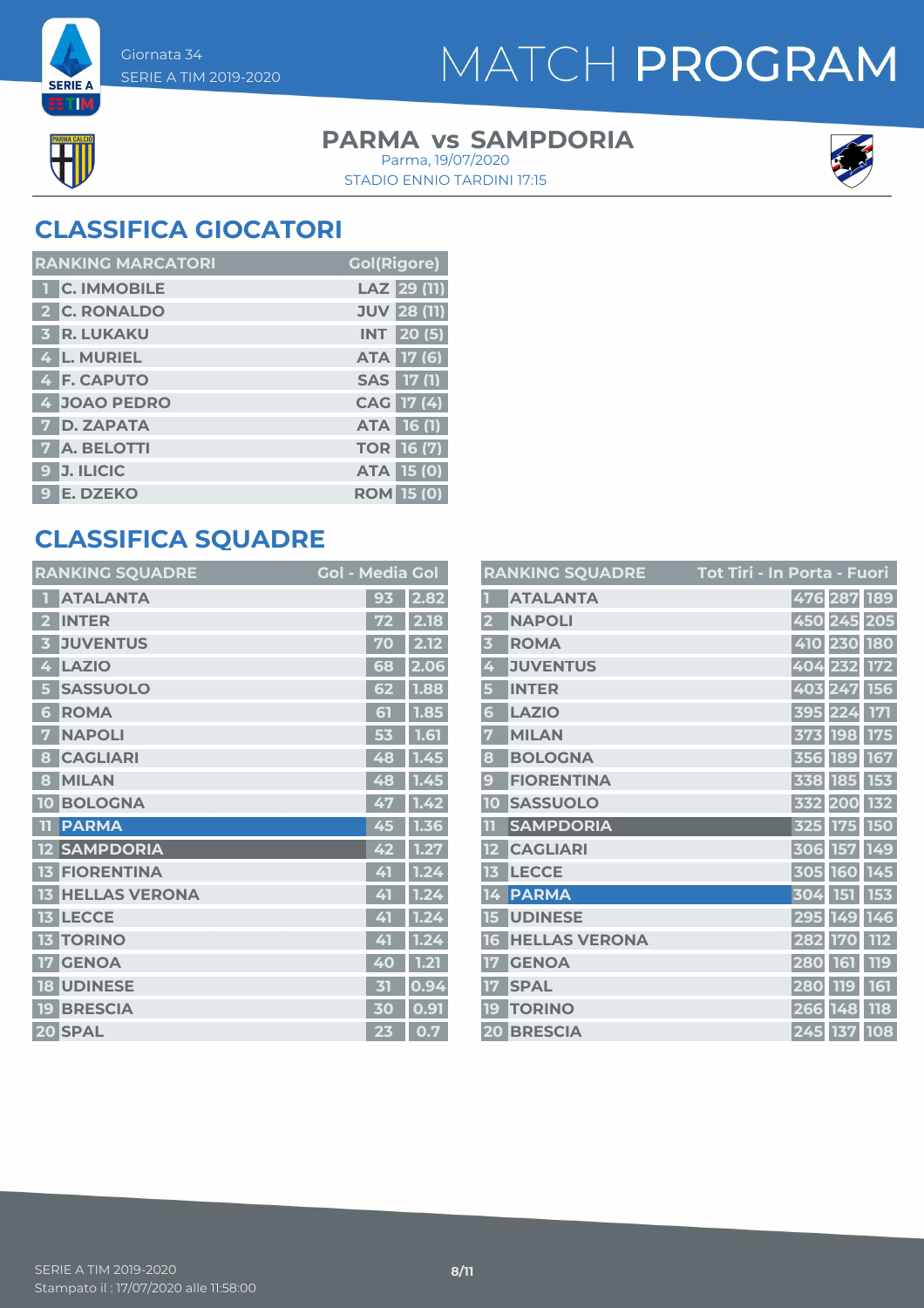Giornata 34 SERIE A TIM 2019-2020

# MATCH PROGRAM

**SERIE A ETM** 

### **PARMA vs SAMPDORIA**



STADIO ENNIO TARDINI 17:15 Parma, 19/07/2020

| <b>RANKING SQUADRE</b>                  | <b>Assist</b> |
|-----------------------------------------|---------------|
| <b>ATALANTA</b><br>П                    | 60            |
| <b>INTER</b><br>$\overline{\mathbf{z}}$ | 46            |
| <b>JUVENTUS</b><br>3                    | 43            |
| <b>SASSUOLO</b><br>4                    | 42            |
| <b>LAZIO</b><br>5                       | 39            |
| <b>NAPOLI</b><br>6                      | 38            |
| <b>ROMA</b>                             | 35            |
| <b>PARMA</b><br>8                       | 32            |
| <b>CAGLIARI</b><br>9                    | 27            |
| <b>10 BOLOGNA</b>                       | 26            |
| <b>HELLAS VERONA</b><br>11              | 23            |
| <b>LECCE</b><br>11                      | 23            |
| <b>MILAN</b><br>TT                      | 23            |
| <b>UDINESE</b><br>m                     | 23            |
| <b>15 FIORENTINA</b>                    | 22            |
| <b>16 GENOA</b>                         | 21            |
| <b>16 TORINO</b>                        | 21            |
| <b>18 SAMPDORIA</b>                     | 20            |
| <b>19 BRESCIA</b>                       | 19            |
| 20 SPAL                                 | 13            |

| <b>RANKING SQUADRE</b>              | Passaggi Chiave* |      |
|-------------------------------------|------------------|------|
| <b>NAPOLI</b><br>$\hat{\mathbf{v}}$ |                  | 4.33 |
| <b>JUVENTUS</b><br>$\overline{2}$   |                  | 4.3  |
| <b>INTER</b><br>3                   |                  | 4.12 |
| <b>LAZIO</b><br>4                   |                  | 4.09 |
| <b>ATALANTA</b><br>5                |                  | 4.03 |
| <b>ROMA</b><br>6                    |                  | 3.85 |
| <b>MILAN</b><br>7                   |                  | 3.45 |
| <b>FIORENTINA</b><br>8              |                  | 3.33 |
| <b>SASSUOLO</b><br>9                |                  | 3.15 |
| <b>10 BOLOGNA</b>                   |                  | 3.12 |
| <b>TI CAGLIARI</b>                  |                  | 3.03 |
| <b>12 HELLAS VERONA</b>             |                  | 2.88 |
| <b>13 SAMPDORIA</b>                 |                  | 2.82 |
| <b>13 UDINESE</b>                   |                  | 2.82 |
| <b>15 PARMA</b>                     |                  | 2.55 |
| <b>16 TORINO</b>                    |                  | 2.52 |
| <b>17 GENOA</b>                     |                  | 2.48 |
| <b>18 LECCE</b>                     |                  | 2.39 |
| <b>19 BRESCIA</b>                   |                  | 2.24 |
| 20 SPAL                             |                  | 1.91 |
| * Valori medi per partita.          |                  |      |

| <b>RANKING SQUADRE</b>                     | Passaggi riusciti - % * |    |
|--------------------------------------------|-------------------------|----|
| <b>NAPOLI</b>                              | 536.61                  | 87 |
| <b>JUVENTUS</b><br>$\overline{\mathbf{2}}$ | 511.39                  | 87 |
| <b>ATALANTA</b><br>3                       | 473.18                  | 84 |
| <b>SASSUOLO</b><br>4                       | 470.03                  | 86 |
| <b>INTER</b><br>5                          | 445.58                  | 84 |
| <b>MILAN</b><br>6                          | 440.85                  | 84 |
| <b>ROMA</b><br>7                           | 411.39                  | 84 |
| <b>LAZIO</b><br>8                          | 408.55                  | 84 |
| <b>BOLOGNA</b><br>9                        | 372.73                  | 80 |
| <b>GENOA</b><br>10                         | 371.91                  | 81 |
| <b>FIORENTINA</b><br>m                     | 350.39                  | 81 |
| <b>12 CAGLIARI</b>                         | 348.24                  | 80 |
| <b>13 UDINESE</b>                          | 348.12                  | 81 |
| <b>HELLAS VERONA</b><br>14                 | 337.24                  | 77 |
| <b>SPAL</b><br>15 <sup>1</sup>             | 335.64                  | 80 |
| <b>16 LECCE</b>                            | 331.27                  | 80 |
| <b>17 TORINO</b>                           | 315.91                  | 78 |
| <b>18 PARMA</b>                            | 301.3                   | 79 |
| <b>19 SAMPDORIA</b>                        | 298.3                   | 76 |
| <b>20 BRESCIA</b>                          | 265.36                  | 75 |

\* Valori medi per partita.

| <b>RANKING SQUADRE</b>            | Recuperi* |
|-----------------------------------|-----------|
| <b>HELLAS VERONA</b>              | 85.88     |
| <b>PARMA</b><br>$\mathbf{z}$      | 81.79     |
| <b>TORINO</b><br>3                | 79.79     |
| <b>UDINESE</b><br>4               | 78.55     |
| <b>SAMPDORIA</b><br>5             | 76.09     |
| <b>ATALANTA</b><br>6              | 75.39     |
| <b>GENOA</b><br>7                 | 75.3      |
| <b>BRESCIA</b><br>8               | 74.7      |
| <b>FIORENTINA</b><br>9            | 73.94     |
| <b>BOLOGNA</b><br>10 <sup>°</sup> | 72.27     |
| <b>TI SPAL</b>                    | 72.21     |
| 12 INTER                          | 71.82     |
| <b>13 CAGLIARI</b>                | 71.42     |
| 14 ROMA                           | 71.21     |
| <b>15 LAZIO</b>                   | 68.12     |
| 16 MILAN                          | 67.18     |
| <b>17 JUVENTUS</b>                | 66.67     |
| <b>18 LECCE</b>                   | 63.27     |
| <b>19 SASSUOLO</b>                | 59.36     |
| 20 NAPOLI                         | 58.94     |
|                                   |           |

Valori medi per partita.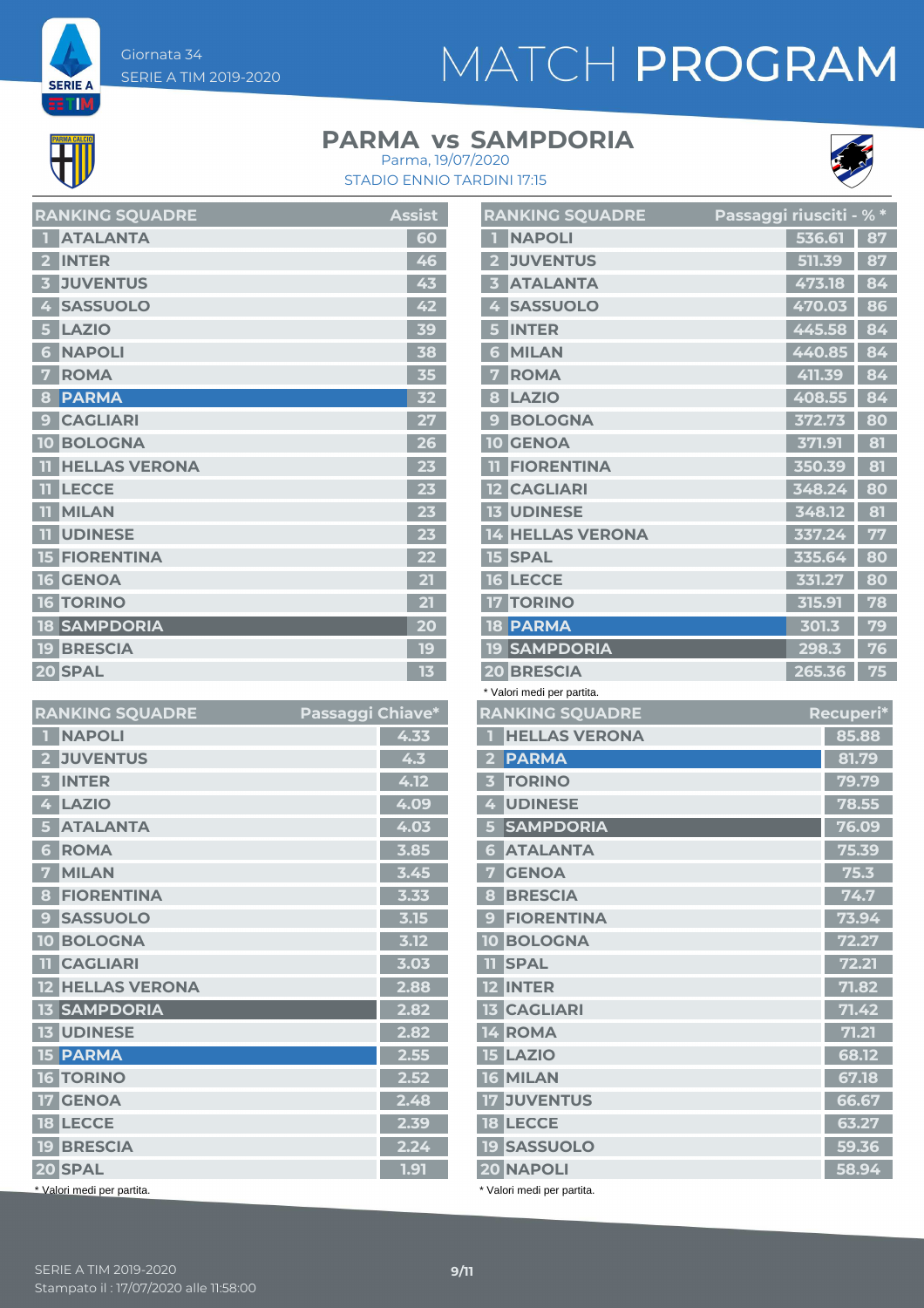Giornata 34 SERIE A TIM 2019-2020

# MATCH PROGRAM



**SERIE A ETIM** 

### **PARMA vs SAMPDORIA**



STADIO ENNIO TARDINI 17:15 Parma, 19/07/2020

| <b>RANKING SQUADRE</b>  | <b>Tot. Parate - Media</b>                                          | <b>RANKING SQUADRE</b>           | <b>Media Km</b> |
|-------------------------|---------------------------------------------------------------------|----------------------------------|-----------------|
| <b>1 LECCE</b>          | 154 4.67                                                            | <b>1 INTER</b>                   | 111.88          |
| 2 SPAL                  | 147 4.45                                                            | 2 HELLAS VERONA                  | 109.791         |
| <b>3 BRESCIA</b>        | 147 4.45                                                            | LAZIO<br>$\overline{\mathbf{3}}$ | 109.332         |
| 4 PARMA                 | $146$ 4.42                                                          | 4 ROMA                           | 109.055         |
| <b>5 TORINO</b>         | $143$ 4.33                                                          | 5 JUVENTUS                       | 109.024         |
| <b>6 GENOA</b>          | 134 4.06                                                            | 6 PARMA                          | 108.889         |
| 7 UDINESE               | 133 4.03                                                            | 7 LECCE                          | 108.757         |
| 8 CAGLIARI              | $\begin{array}{ c c c }\n\hline\n129 & 3.91 \\ \hline\n\end{array}$ | 8 BOLOGNA                        | 108.61          |
| <b>9 SASSUOLO</b>       | 124 3.76                                                            | 9 NAPOLI                         | 108.537         |
| <b>10 HELLAS VERONA</b> | 117 3.55                                                            | 10 ATALANTA                      | 108.381         |
| <b>TI FIORENTINA</b>    | $114$ 3.45                                                          | <b>11 SAMPDORIA</b>              | 108.203         |
| <b>12 JUVENTUS</b>      | $114$ 3.45                                                          | <b>12 FIORENTINA</b>             | 107.669         |
| <b>13 LAZIO</b>         | 113 3.42                                                            | <b>13 SPAL</b>                   | 107.662         |
| 14 BOLOGNA              | $111$ 3.36                                                          | 14 MILAN                         | 107.625         |
| <b>15 ROMA</b>          | $111$ 3.36                                                          | <b>15 SASSUOLO</b>               | 107.532         |
| <b>16 SAMPDORIA</b>     | 108 3.27                                                            | <b>16 UDINESE</b>                | 107.416         |
| 17 MILAN                | 107 3.24                                                            | <b>17 BRESCIA</b>                | 107.236         |
| <b>18 NAPOLI</b>        | $93$ 2.82                                                           | <b>18 GENOA</b>                  | 106.586         |
| <b>19 ATALANTA</b>      | 87 2.64                                                             | <b>19 CAGLIARI</b>               | 105.645         |
| 20 INTER                | 78 2.36                                                             | <b>20 TORINO</b>                 | 104.196         |